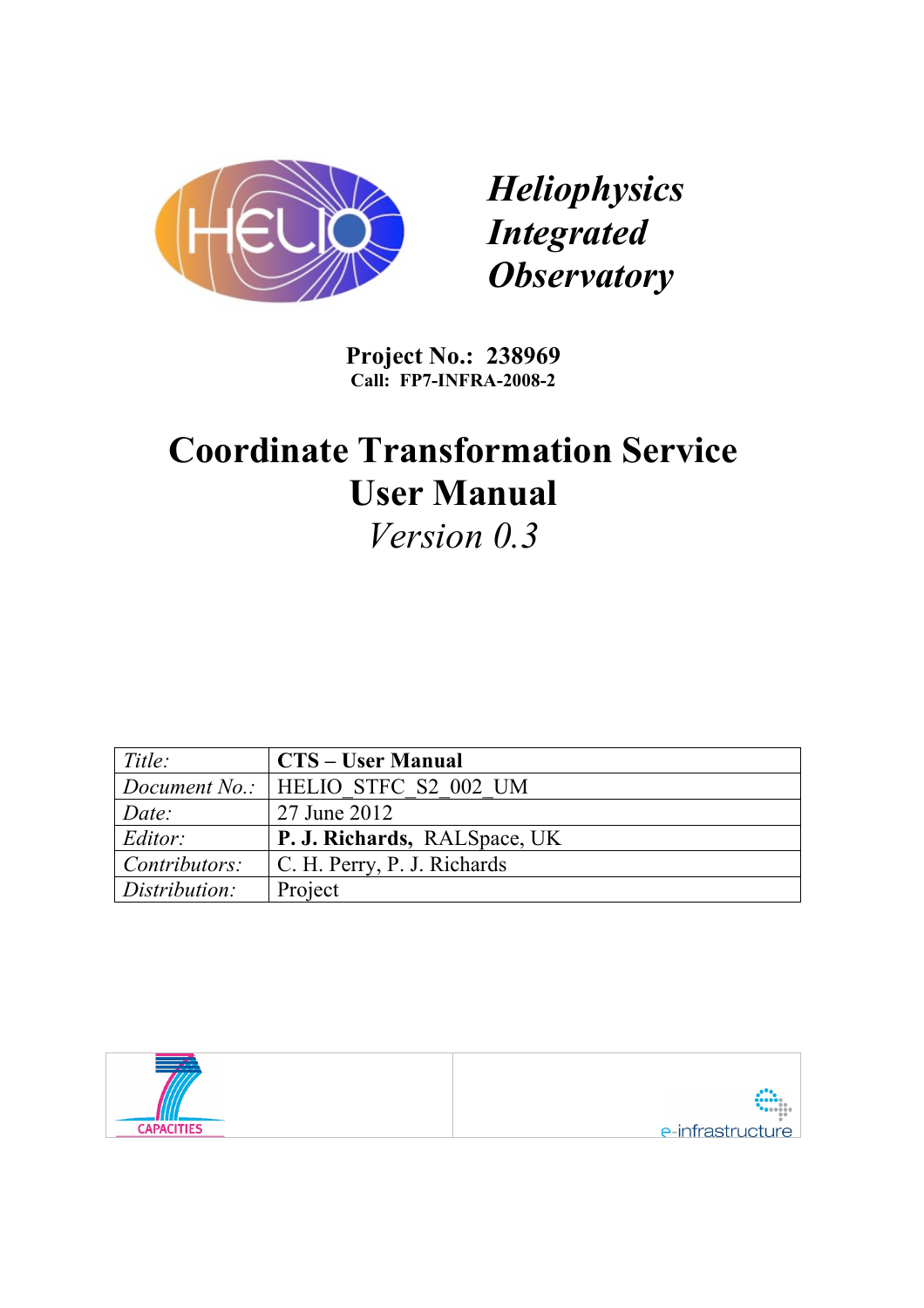## **Revision History**

| Version | Date       | <b>Released by</b> | Detail                       |
|---------|------------|--------------------|------------------------------|
|         | 01/05/2012 | P. J. Richards     | Initial Draft                |
| 0.2     | 27/06/2012 | P. J. Richards     | Completed section 3          |
| 0.3     | 13/07/2012 | P. J. Richards     | Added reviewers' corrections |
|         |            |                    |                              |

Note: Any notes here.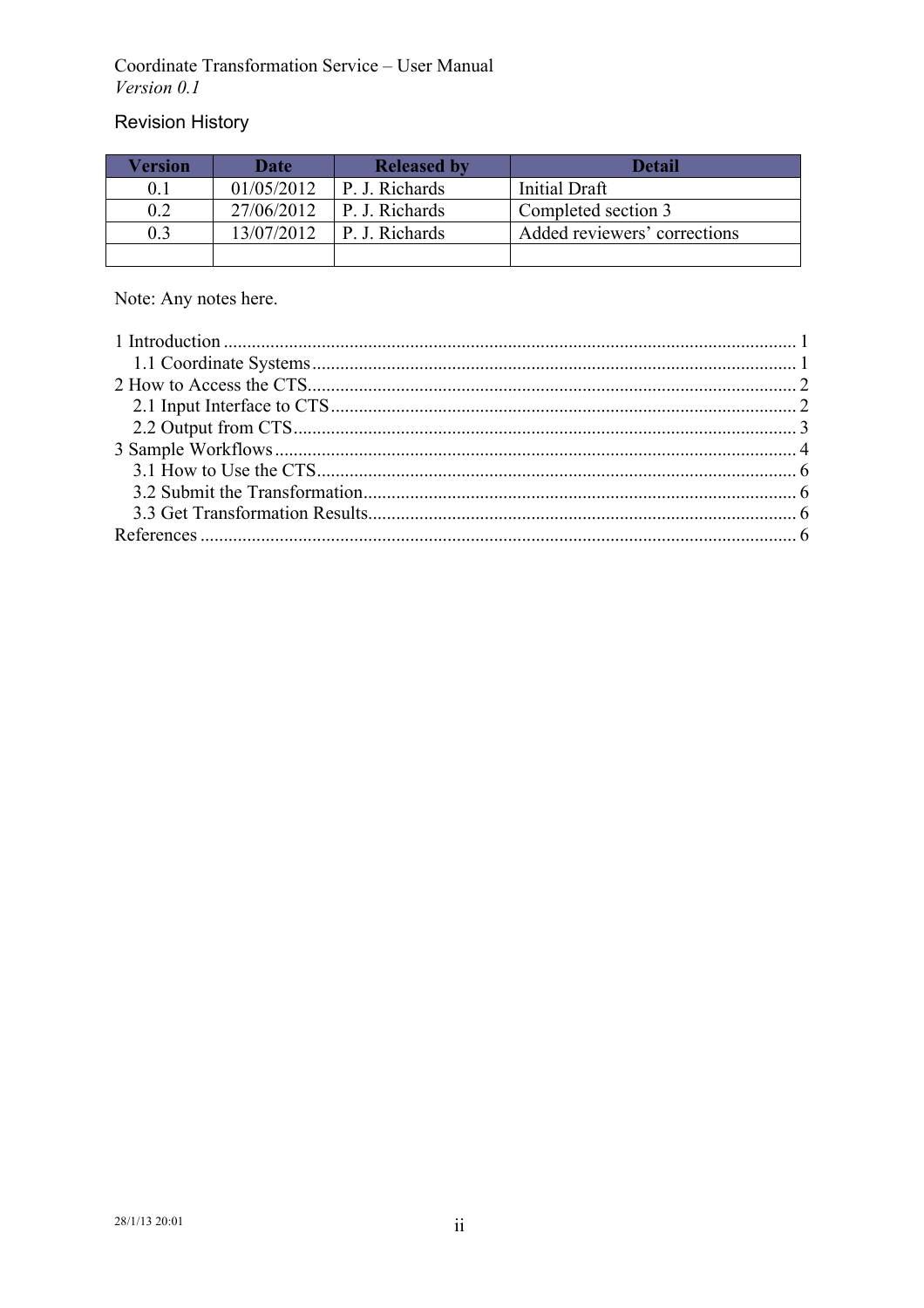## **1 Introduction**

The Coordinate Transformation Service (CTS) provides the capability to convert between the various coordinate systems used in HELIO (see Bentley,2010, for the coordinate systems used and diagrams showing the relationship between the coordinate systems). The CTS is built on the SPICE kernel files distributed with the SolarSoft package (Thompson, 2008). SPICE (Spacecraft, Planet, Instrument, C-matrix (pointing), and Events) is a software package developed by the Jet Propulsion Laboratory's Navigation and Ancillary Information Facility  $(NAIF)^{1}$ , and is used by many missions which navigate through the solar system.

The CTS utilises the capabilities provided by the SPICE kernels in SolarSoft, which were originally developed for STEREO but it also includes more generic kernels, such as a general solar system ephemeris, planetary constants and so on. The coordinate systems provided with this software are listed in the following section.

## *1.1 Coordinate Systems*

The coordinate systems available are based on (Russell, 1971), (Hapgood, 1992) and (Fränz, 2002), and the descriptions are taken from (Thompson, 2008). The various coordinate systems are summarized below. Two axes are chosen to define each coordinate system, and the missing axis satisfies the right-hand rule.

**GEI: Geocentric Equatorial Inertial.** The *X* axis points toward the first point of Aries (i.e. the vernal equinox), and the *Z* axis is aligned with the geographic north pole. When expressed in terms of longitude and latitude, this is the well known celestial coordinate system of right ascension and declination. This is realized with the J2000 ecliptic.

**GEO: Geographic.** *X* is the intersection of the Greenwich meridian and the geographic equator, and *Z* is the geographic North Pole. This is usually expressed as geographic longitude and latitude.

**GSE: Geocentric Solar Ecliptic.** *X* is the Earth-Sun line, and *Z* is aligned with the North Pole for the ecliptic of date.

**MAG: Geomagnetic.** *Z* is Earth's north dipole axis, and *Y* is the intersection between the geographic equator, and the geographic meridian 90 degrees east of the meridian containing the dipole axis. In other words, the geomagnetic meridian containing *X* also passes through the south geographic pole. The dipole axis is defined as the centred dipole approximation to the International Geomagnetic Reference Frame (IGRF) model, as described in Fränz and Harper (2002).

**GSM: Geocentric Solar Magnetospheric.** This has its X-axis from the Earth to the Sun. The Y-axis is defined to be perpendicular to the Earth's magnetic dipole so that the X-Z plane contains the dipole axis. The positive Z-axis is chosen to be in the same sense as the northern magnetic pole.

 $1$  http://naif.jpl.nasa.gov/naif/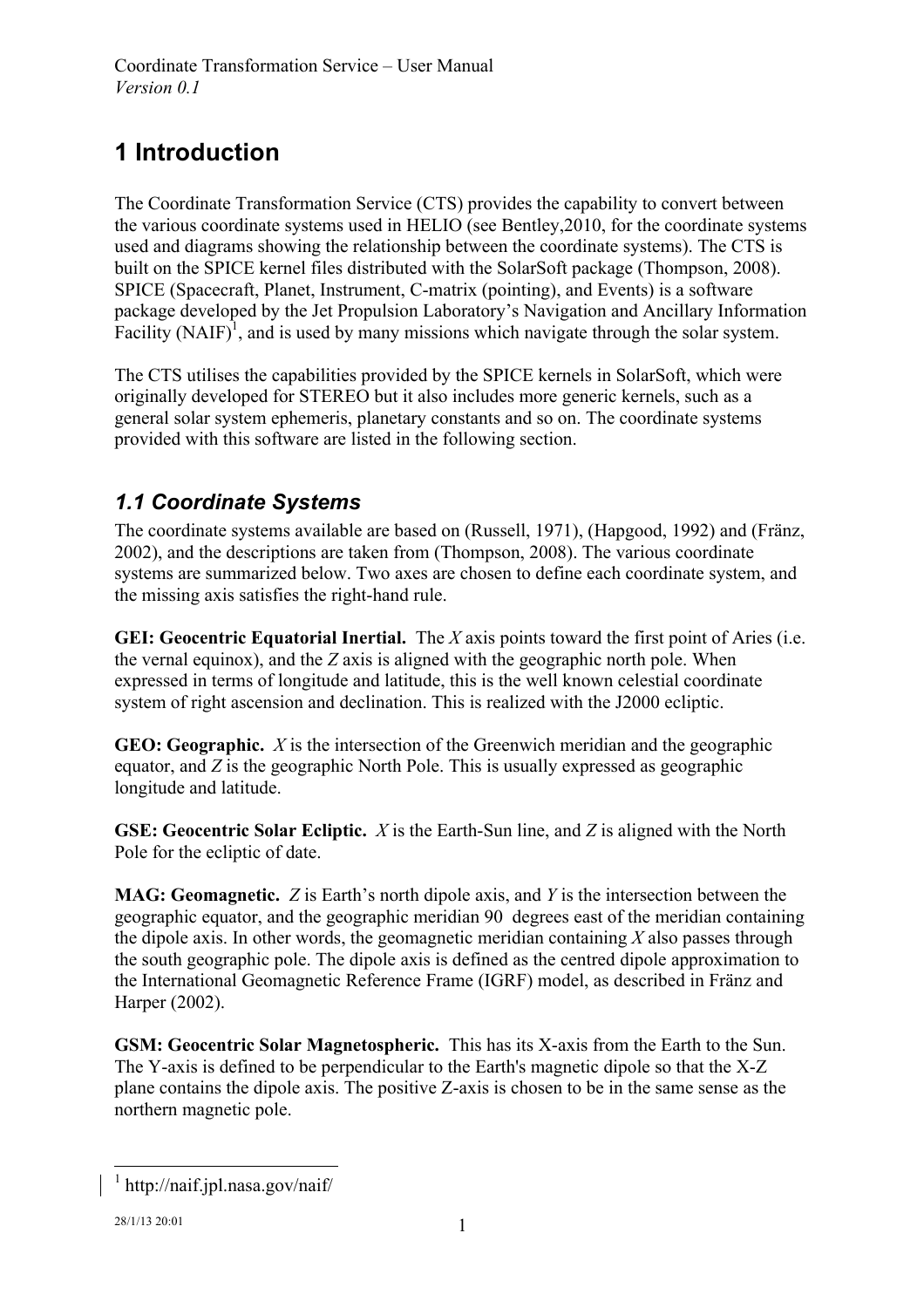**SM: Solar Magnetic.** *Z* is Earth's north dipole axis, and *X* is the projection of the Earth-Sun line. Although not evident in the name, this is a geocentric coordinate system. Users should be aware that the acronym SM has sometimes in the past been used for what is now referred to as GSM.

**HCI: Heliocentric Inertial.** *Z* is the solar north rotational axis, and X is the solar ascending node on the J2000 ecliptic.

**HAE: Heliocentric Aries Ecliptic.** *X* is in the direction of the first point of Aries, and *Z* is the ecliptic North Pole. This can be realized with either the J2000 ecliptic (default), or the ecliptic of date.

**HEE: Heliocentric Earth Ecliptic.** *X* is the Sun-Earth line, and *Z* is the North Pole for the ecliptic of date.

**HEEQ: Heliocentric Earth Equatorial.**  $Z$  is the solar rotation axis, and  $X$  is in the plane containing the *Z* axis and Earth, at the intersection of the solar central meridian, and the heliographic equator. When converted to longitude and latitude, this is known as Stonyhurst heliographic coordinates. In FITS files, this coordinate system is abbreviated as "HEQ", so that variation is also recognized by the software.

**Carrington heliographic.** *Z* is the solar rotational axis. The *X* axis is at the intersection of the Carrington prime meridian and the heliographic equator. The coordinate system rotates with a sidereal period of 25.38 days. This coordinate system is usually expressed in terms of longitude and latitude.

**GRTN/RTN: Radial-Tangential-Normal.** *X* axis points from Sun centre to the spacecraft, and the *Y* axis is the cross product of the solar rotational axis and *X*, and lies in the solar equatorial plane (towards the West limb). For the STEREO Ahead spacecraft, this is realized through the dynamic coordinate frame STAHGRTN, while for STEREO Behind it is realized through STBHGRTN. When the Sun is used as the origin, the designation is HGRTN—with the spacecraft as origin, it's simply RTN. RTN coordinates are closely related to helioprojective-cartesian coordinates (Thompson, 2006)).

## **2 How to Access the CTS**

The CTS is one of several services available via the HELIO Context Service (CXS). At present this is not available via the CXS GUI.

The CXS manages the running of the service, which takes the form of a pre-compiled IDL runtime binary of the IDL procedure HELIO\_CTS.pro. This procedure is run via a Service interface IDL procedure CALL\_HELIO\_CTS.pro.

### *2.1 Input Interface to CTS*

The IDL procedure CALL\_HELIO\_CTS requires the following input parameters:

**inp\_votable** : Path to a VOTable file (Ochsenbein, 2009) containing a time (in ISO 8601)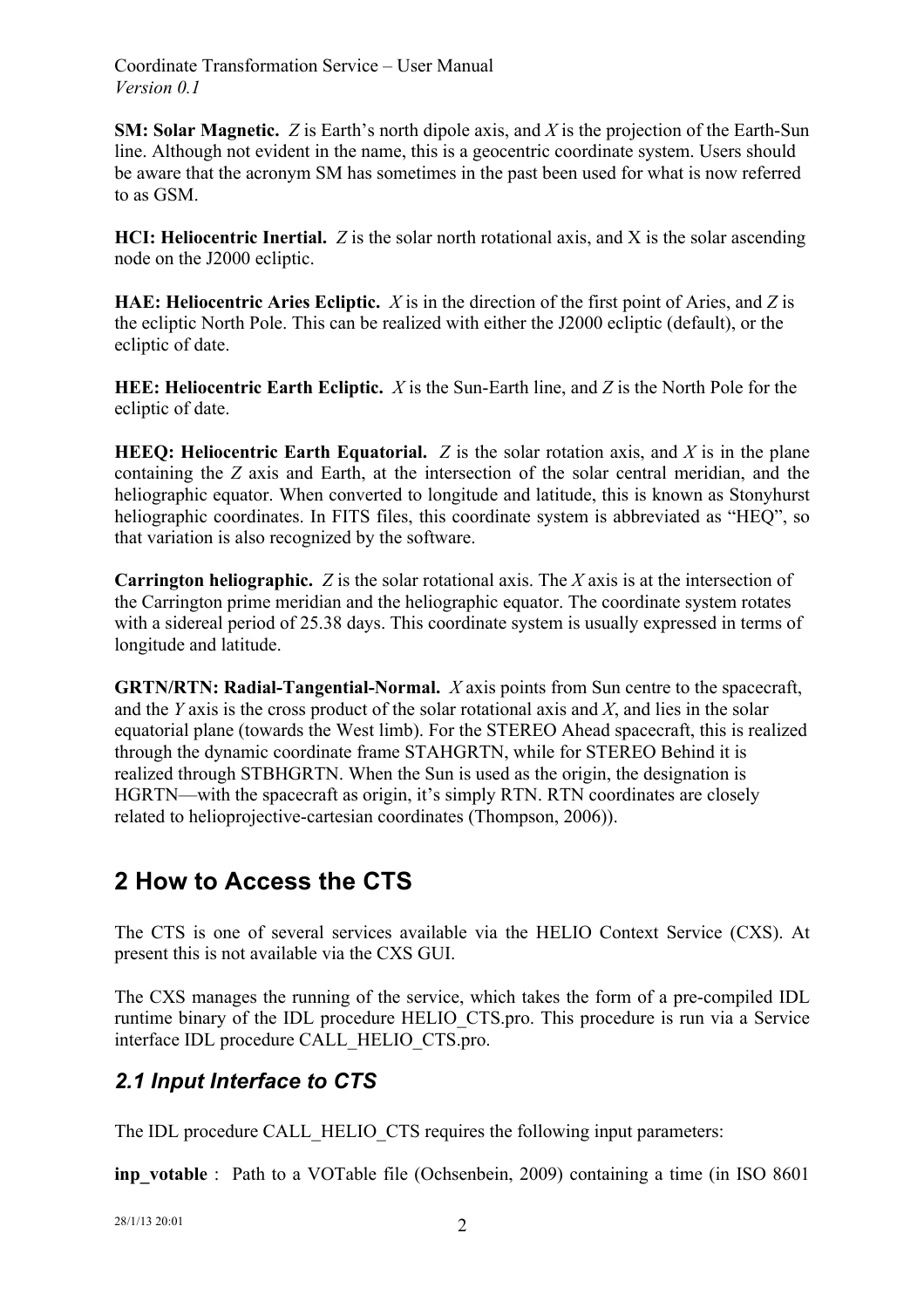format, e.g. 2005-01-01T00:00:00Z) and the coordinates to be transformed (an example of an input file is given in Section 3). One or more set of coordinates can be input. When the transformation involves a shift of origin, which would be the case when going from a heliocentric system to a geocentric or planetocentric system, then distances must be provided in km. (At present the software does not check the field names and assumes that the coordinates are in the order XYZ for a Cartesian representation and R, T(latitude), P(longitude) for a Spherical RTP representation.)

**inp\_coord** : A string containing the coordinate system of the input data. Possible values for the string are:

'GEI','GEO','GSE','GSM','GAE','MAG','SM','HCI','HAE','HEE','HEEQ','Carrington','GRTN' These correspond to the definitions given in section 1.1

**outp** votable : Path to a VOTable file containing the time and the coordinates in the transformed coordinate system

**outp** coord : A string containing the coordinate system of the input data. It can have the same set of values as the inp\_coord parameter.

**inp\_rep** : Set to 'RTP' if the input is in spherical representation. The T (theta - latitude) and P (phi – longitude) angles must be provided in degrees.

**outp** rep : Set to 'RTP' if the output is in spherical representation. The T (theta - latitude) and P (phi – longitude) angles are in degrees.

#### *2.2 Output from CTS*

The output is a VOTable containing four columns which are the time and the three element positions in the converted coordinate system. The VOTable is annotated and the field elements have values for the name and datatype attributes.

An example of the output VOTable from a transformation from GEO XYZ to GSE RTP coordinates is given below.

```
<?xml version="1.0"?>
<!DOCTYPE VOTABLE SYSTEM "http://us-vo.org/xml/VOTable.dtd">
<VOTABLE version="1.0">
 <DESCRIPTION>
   			VOTable file created by the HELIO Coordinate Transformation Service
   			Created: Wed Oct 19 11:11:25 2011
 </DESCRIPTION>
 <RESOURCE>
  		<DESCRIPTION>Transformed coordinate list</DESCRIPTION>
  		<TABLE>
   			<DESCRIPTION>Transformation from GEO/XYZ to GSE/RTP</DESCRIPTION>
   			<FIELD name="TIME" datatype="char"/>
   			<FIELD name="R" datatype="float"/>
   			<FIELD name="THETA" datatype="float"/>
   			<FIELD name="PHI" datatype="float"/>
   			<DATA>
    				<TABLEDATA>
```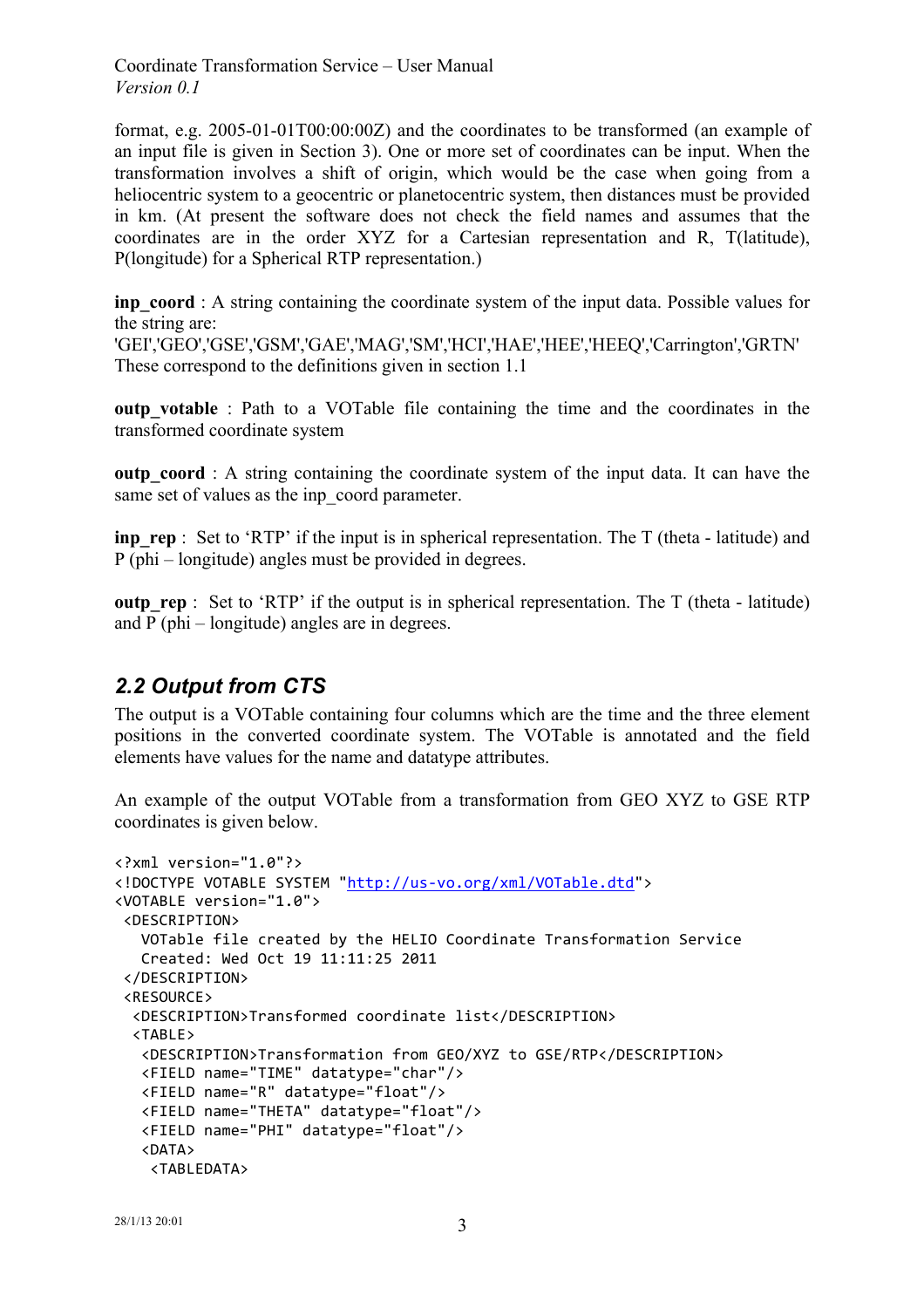```
					<TR>
          							<TD>2005-01-01T00:00:00Z</TD>
          							<TD>173205.</TD>
          							<TD>54.7356</TD>
          							<TD>45.0000</TD>
       \langle/TR\rangle					<TR>
          							<TD>2005-01-01T00:00:00Z</TD>
          							<TD>173205.</TD>
          							<TD>54.7356</TD>
          							<TD>45.0000</TD>
       \langle/TR\rangle				</TABLEDATA>
    			</DATA>
   		</TABLE>
 </RESOURCE>
</VOTABLE>
```
## **3 Sample Workflows**



*Figure 1: Sample Workflow to call the CTS via the REST interface*

CTS is an asynchronous service, therefore it requires several steps. The first sets up the job on the server by providing the required input in a XML file. Here is such an file as example:

```
<?xml version="1.0" encoding="UTF-8"?>
<tool xmlns="http://www.ivoa.net/xml/CEA/types/v1.2"
```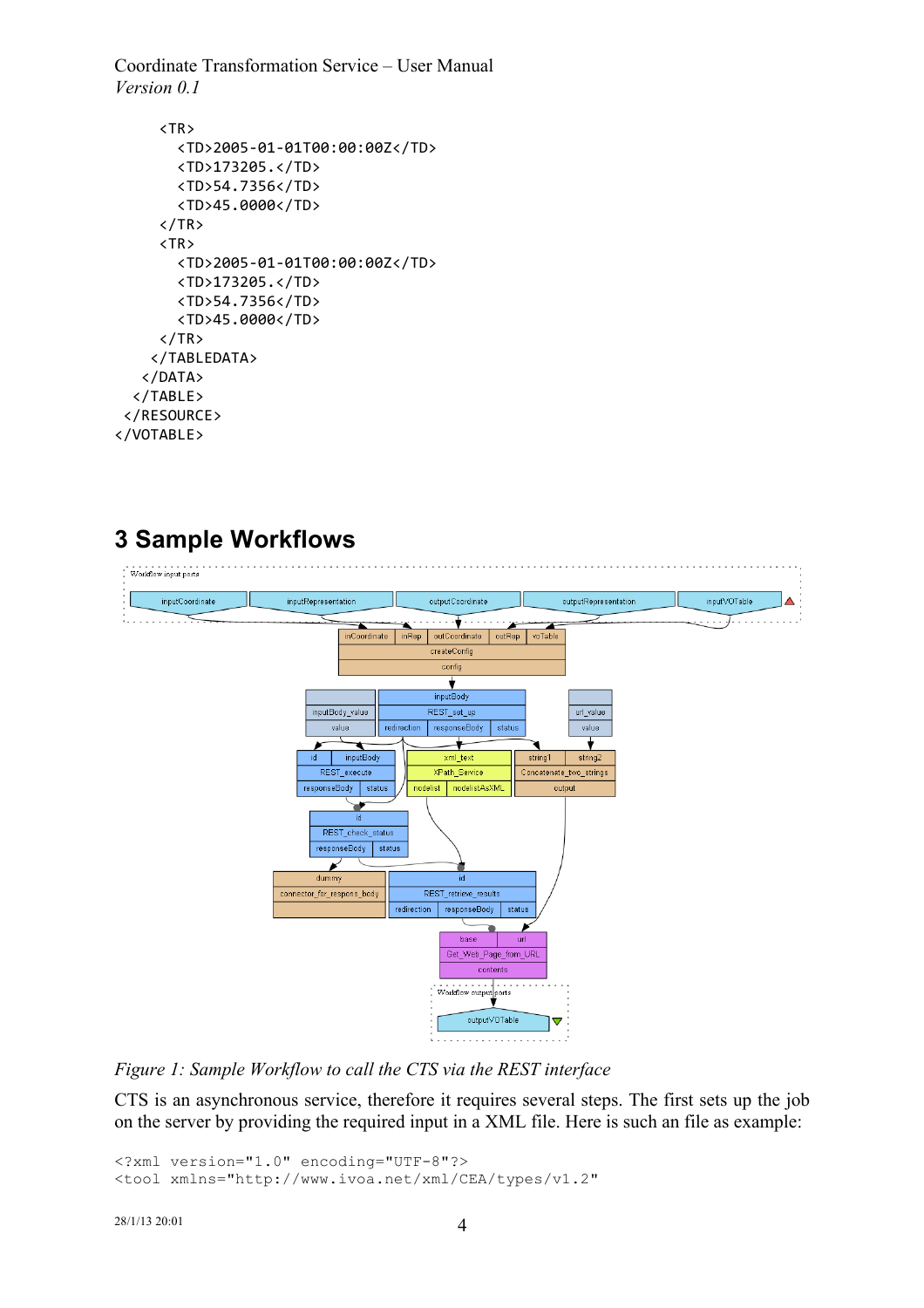```
 id="ivo://helio-vo.eu/cxs/CTS" interface="simple_rep">
 <input>
    <parameter id="InputVotable" indirect="false">
       <value>
<![CDATA[<VOTABLE version="1.1"
 xmlns:xsi="http://www.w3.org/2001/XMLSchema-instance"
xsi:schemaLocation="http://www.ivoa.net/xml/VOTable/v1.1 
http://www.ivoa.net/xml/VOTable/v1.1"
xmlns="http://www.ivoa.net/xml/VOTable/v1.1">
<RESOURCE>
ZTABLE><FIELD arraysize="*" datatype="char" name="time"/>
<FIELD datatype="float" name="x"/>
<FIELD datatype="float" name="y"/>
<FIELD datatype="float" name="z"/>
<DATA>
<TABLEDATA>
  <TR> <TD>2005-01-01T00:00:00Z </TD>
     <TD>-132645.54</TD>
     <TD>-93817.847</TD>
     <TD>60028.106 </TD>
  \langle/TR><TR> <TD>2005-01-01T00:00:00Z </TD>
     <TD>-132645.54</TD>
     <TD>-93817.847</TD>
     <TD>60028.106 </TD>
  \langle/TR></TABLEDATA>
</DATA>
\langle/TABLE>
</RESOURCE>
</VOTABLE>]]>
\langle/value>
    </parameter>
    <parameter id="InputCoordinate" indirect="false">
       <value>GEO</value>
    </parameter>
    <parameter id="OutputCoordinate" indirect="false">
       <value>GSE</value>
    </parameter>
    <parameter id="OutputRepresentation" indirect="false">
       <value></value>
    </parameter>
 </input>
</tool>
```
Note the embedded VOTable with the values to transform. At present the order of these values is significant and the fieldnames are not.

In a second step the CXS server is instructed to execute the submitted job by setting the phase to the state 'run'. The third step is checking the execution status. Last step is to call retrieve results. Note this does not return a link to the results. But the results can be